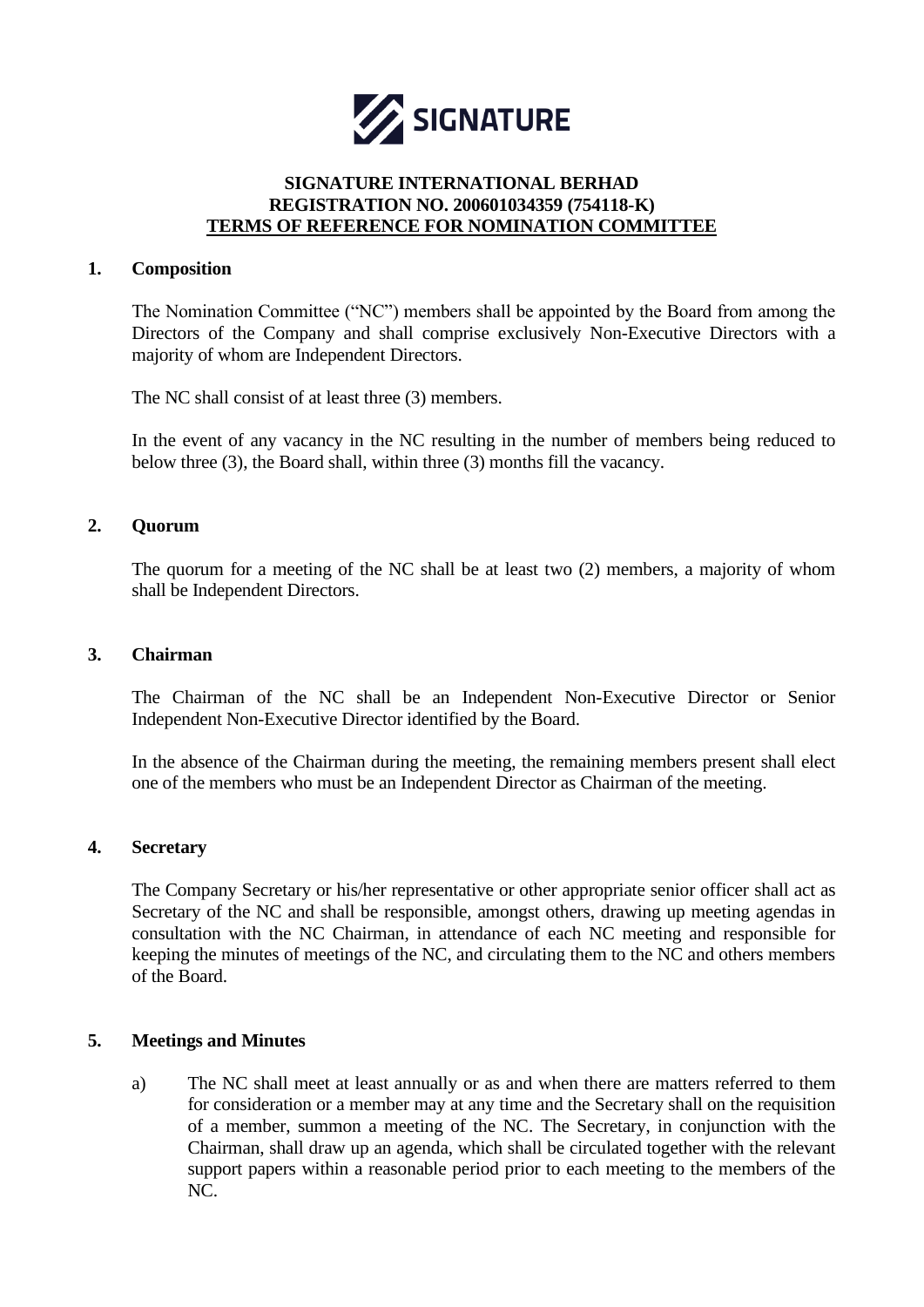- b) The NC members may participate in a meeting by means of conference telephone, conference videophone or any similar or other communications equipment by means of which all persons participating in the meeting can hear each other. Such participation in a meeting shall constitute presence in person at such meeting.
- c) If issues shall be resolved through circular resolution, a circular resolution in writing, stating the reason(s) to arrive at a recommendation or resolution, signed by ALL members for the time being entitled to receive notice of and to attend a NC meeting shall be as valid and effective as if it had been passed at a meeting duly convened and constituted. Any such document, may be accepted as sufficiently signed by a NC member if transmitted to the Company by telex, telegram, cable, facsimile or other electrical or digital written message purporting to include a signature of a NC member.
- d) Minutes of each meeting shall be circulated to NC members and presented to the Board. The minutes shall be kept at the registered office of the Company under the custody of the Secretary of the Company and shall be open for inspection by the Board. Any request by Management or other persons to inspect the minutes shall be subject to the approval of the Committee.
- e) Issues discussed and actions recommended by the NC shall be presented and reported to the Board for decision.
- f) The Group Managing Director, Group Executive Director and other management personnel, external professional advisers or whoever deemed necessary may be present in any meeting upon the invitation of the NC.

# **6. Functions**

The NC shall discharge the following duties and responsibilities and report the same to the Board:-

- a) to develop, maintain and review the criteria to be used in the recruitment process and annual assessment of Directors. The nomination and the election process should be disclosed in the Annual Report;
- b) to assess and recommend to the Board, candidates for all directorships. In making the recommendations, the NC should also consider candidates proposed by the Group Managing Director and/or Group Executive Director, and within the bounds of practicability, by any other senior executive, Director or shareholder. The NC shall also utilise independent services to identify suitably qualified candidates. In making its recommendations, the NC shall assess and consider the following attributes or factors:
	- i) skills, knowledge, expertise and experience;
	- ii) professionalism;
	- iii) commitment (including time commitment) to effectively discharge his/her role as a Director;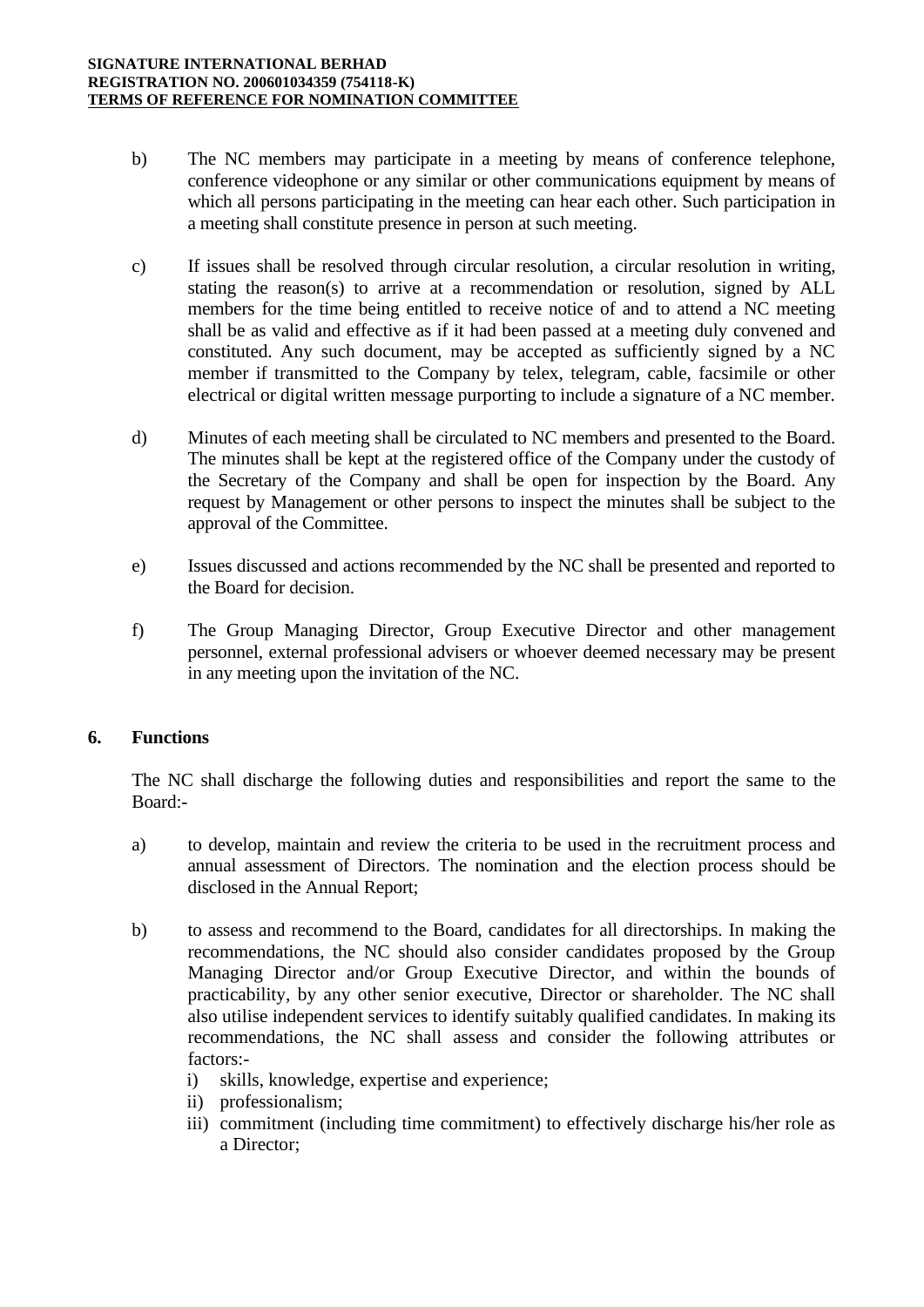- iv) merit and against objective criteria with due regard for boardroom diversity including gender, age and ethnicity, cultural background, character, integrity, and competence;
- v) in the case of candidates for the position of Independent Non-Executive Directors, the NC shall also evaluate the candidates' ability to discharge such responsibilities/functions as are expected from Independent Non-executive Directors; and
- vi) in considering independence, it is necessary to focus not only a Director's background and current activities qualify him or her as independent but also whether the Director can act independently of management;

The NC may, with the assistance of the Human Resource Department and/or Management to conduct a proper due diligence on the candidates such as a search through relevant database, financial check, conflict of interest and criminal background check other than the selfdeclaration from the candidates.

- c) to recommend to the Board the appointment of the Chairman, Group Managing Director, Group Executive Director, Senior Independent Director and Board Committees, including an assessment of the time commitment expected and recognising the need for availability in the event of crises;
- d) to issue on behalf of the Board a letter of appointment to new Director;
- e) to conduct annual performance appraisal on the Board as a whole, the Board Committees and contribution of each individual Director including time commitment, experience and integrity vide a formal and objective assessment. All assessments and evaluations carried out by the NC shall be properly documented. This activity shall be disclosed in the Annual Report of the Company;
- f) to assess annually the independence of its Independent Directors. This activity shall be disclosed in the Annual Report of the Company and in any notice of a general meeting for the appointment and re-appointment of Independent Directors;
- g) to identify the training needs of each Director, review the fulfillment of such training and disclose details in the Annual Report;
- h) to review the Board and Senior Management's succession plans;
- i) to facilitate Board induction for newly appointed Directors and training programmes;
- j) to report the activities of NC in the Annual Report;
- k) to review the boardroom diversity and recommend to the Board the Company's gender diversity policies, targets and discuss measures to be taken to meet those targets;
- l) to review annually the required mix of skills, experience and other qualities of the Board, including core competencies which Non-Executive Directors should bring to the Board. This activity shall be disclosed in the Annual Report of the Company;
- m) to develop the criteria to assess independence of Independent Director annually and when any new interest or relationship develops;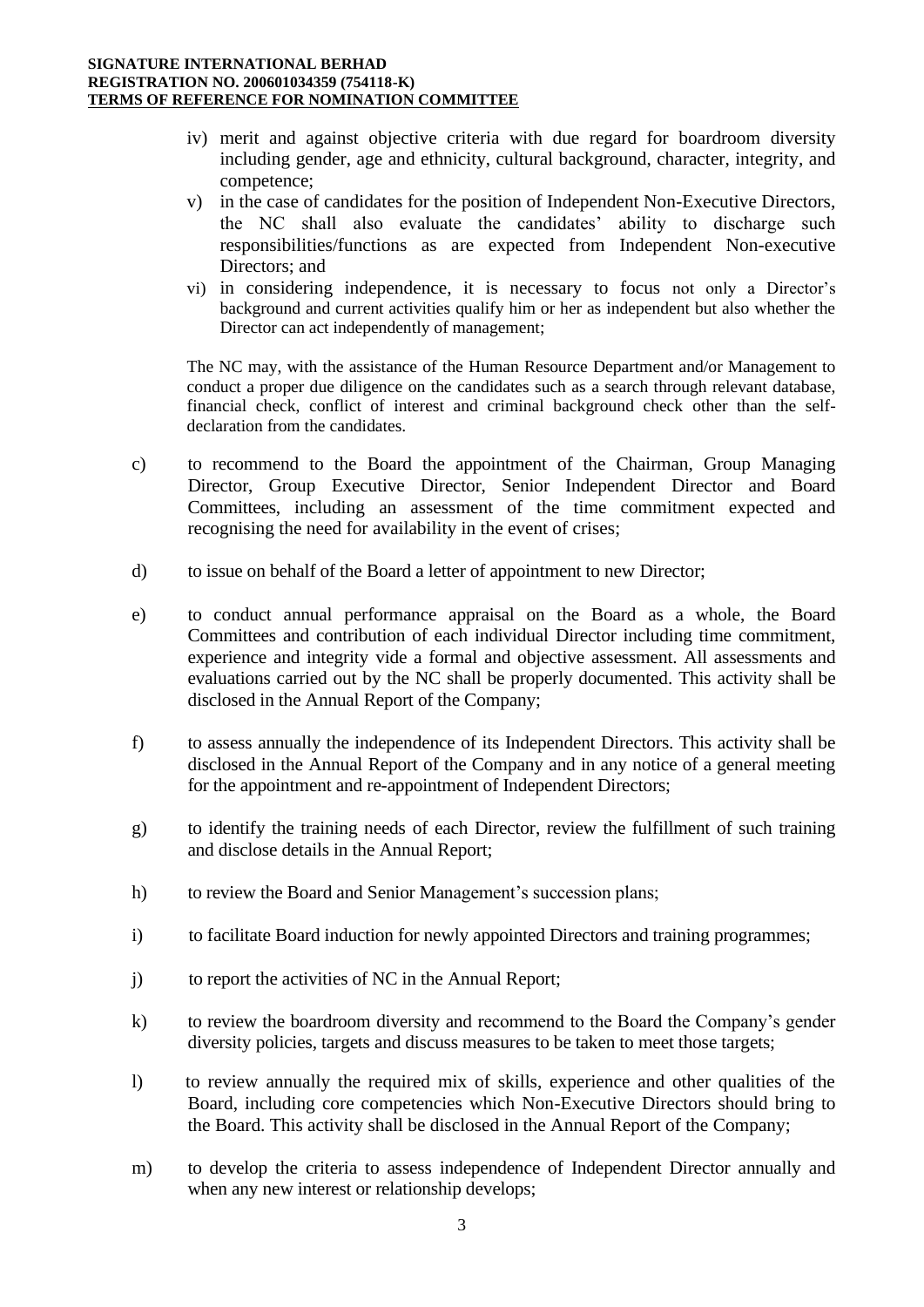#### **SIGNATURE INTERNATIONAL BERHAD REGISTRATION NO. 200601034359 (754118-K) TERMS OF REFERENCE FOR NOMINATION COMMITTEE**

- n) to examine and review the Board structure, size and composition and recommend to the Board on the optimum number of directors on the Board to ensure its effectiveness and to comply with regulatory requirements;
- o) to recommend to the Board the Director(s) for re-election/re-appointment at each Annual General Meeting;
- p) to recommend to the Board the protocol for accepting new directorships;
- q) consider and recommend the Independent Directors beyond nine (9) years to retain in office, having due regard to their performance and ability to continue to the Board in the light of knowledge, skills and experience required;
- r) to assess the term of office and performance of the Audit and Risk Management Committee and each of its members annually to determine whether the Audit and Risk Management Committee and its members have carried out their duties in accordance with its Terms of Reference; and
- s) to review and report such other matters as may be delegated by the Board from time to time.

### **7. Annual General Meeting**

The Chairman of the NC should attend the Annual General Meeting to answer any shareholder questions on the NC's activities.

## **8. Reporting Responsibilities**

The Chairman of the NC shall report to the Board on its proceedings after each meeting on all matters within its duties and responsibilities.

The NC shall make whatever recommendation to the Board it deems appropriate or any area within its remit where action or improvement is needed.

The NC shall produce a report to be included in the Company's Annual Report about its activities in the discharge of its duties and the process used to make appointments and explain if external advice or open advertising has not been used.

# **9. Access to Advice**

The NC is authorised, subject to the approval of the Board, to seek independent professional advice, at the expense of the Company, in carrying out its duties, if required.